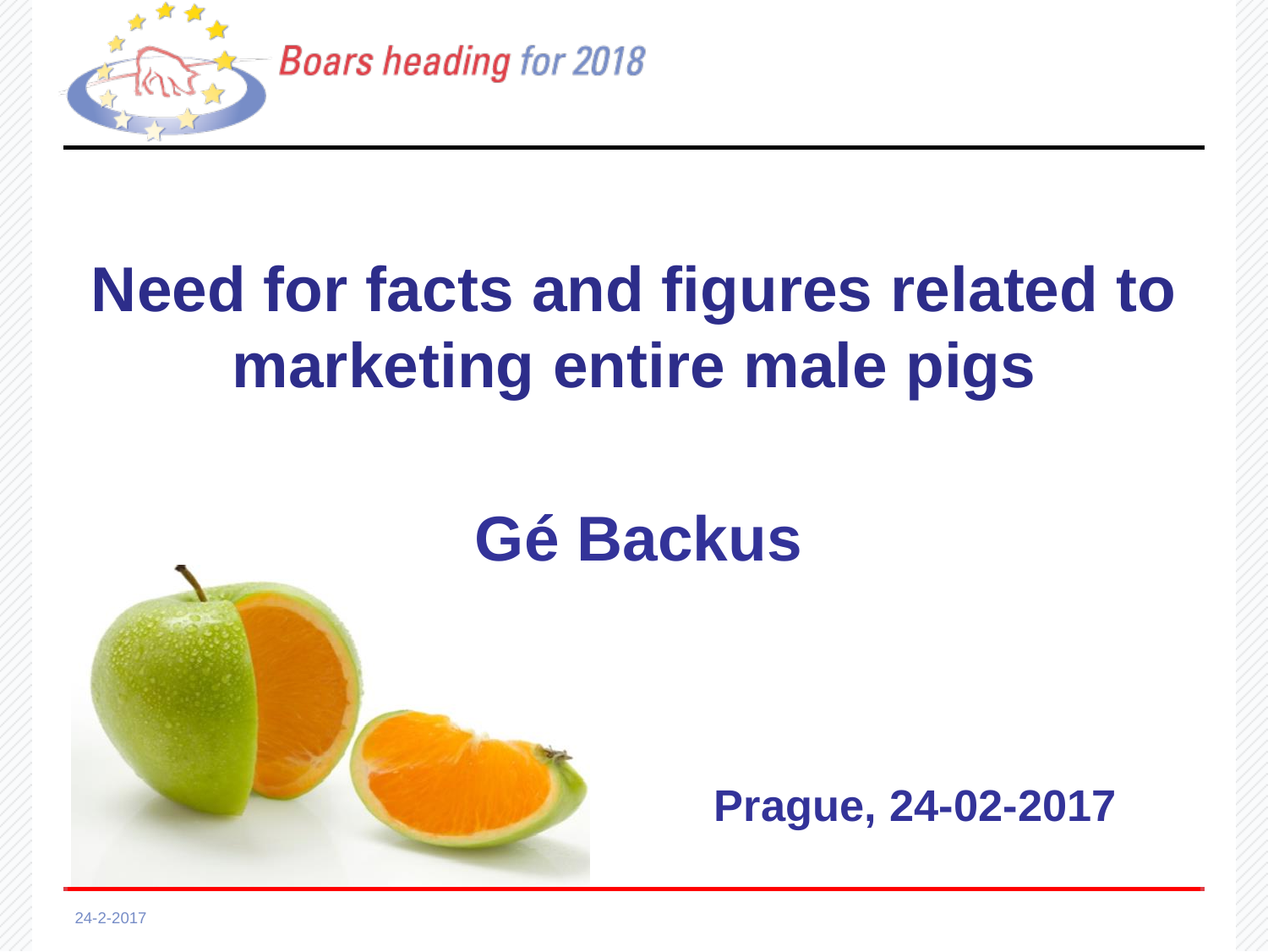

## **Boars heading for 2018**

### **Production in the EU**

**Per capita consumption in the EU**

**Negative experiences**

**Familiarity with terms**

**Export destination of carcass cuts**

**Company opinions on (dis)advantages**

**Stakeholders in the pork supply chain**

**Why facts and figures**

**How to monitor progress**



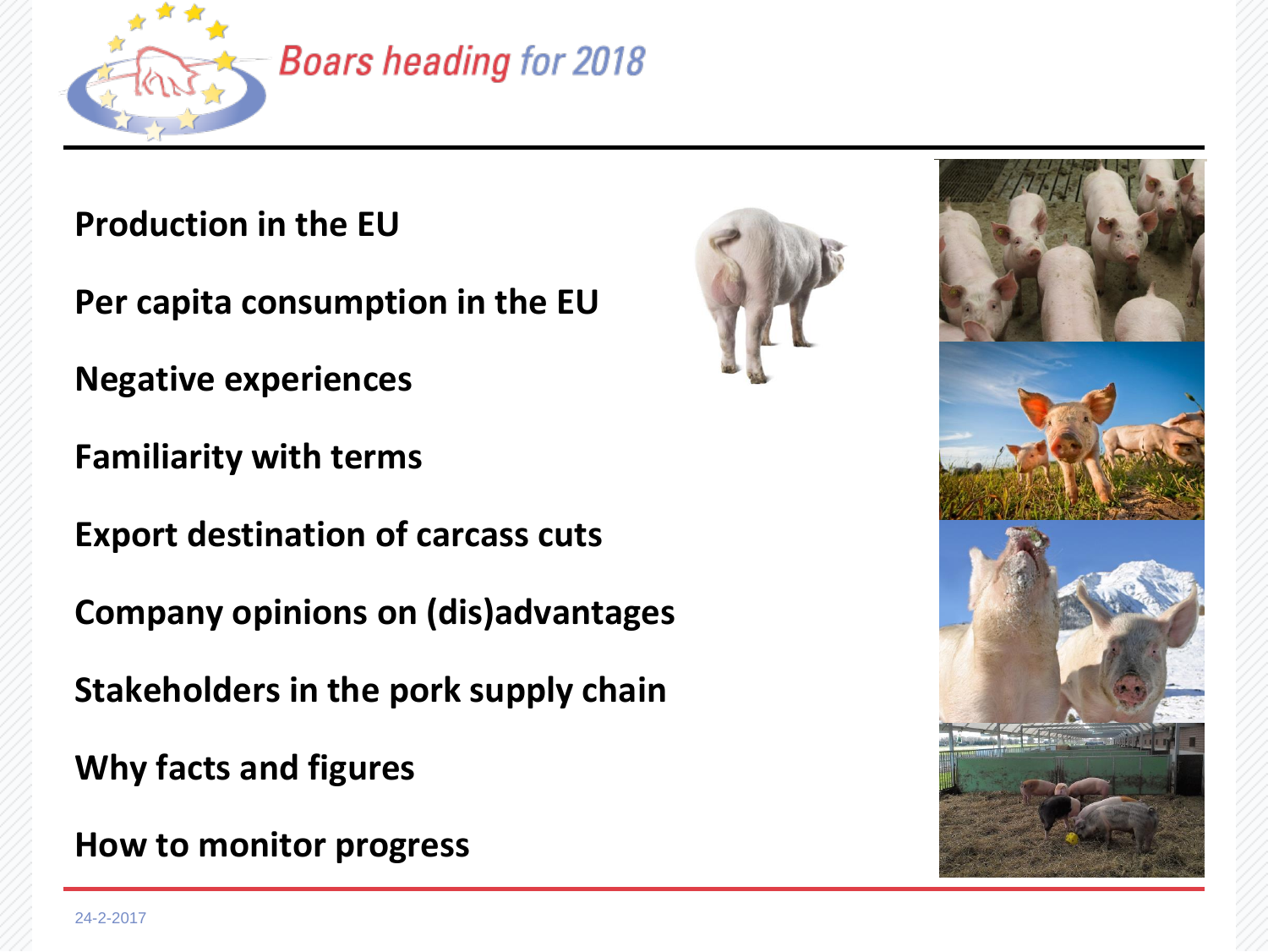

## **Non-castrated male pigs (%)**



- Situation very variable from one country to another
- **Not castrating: United Kingdom and Ireland**
- **Low percentage: Spain**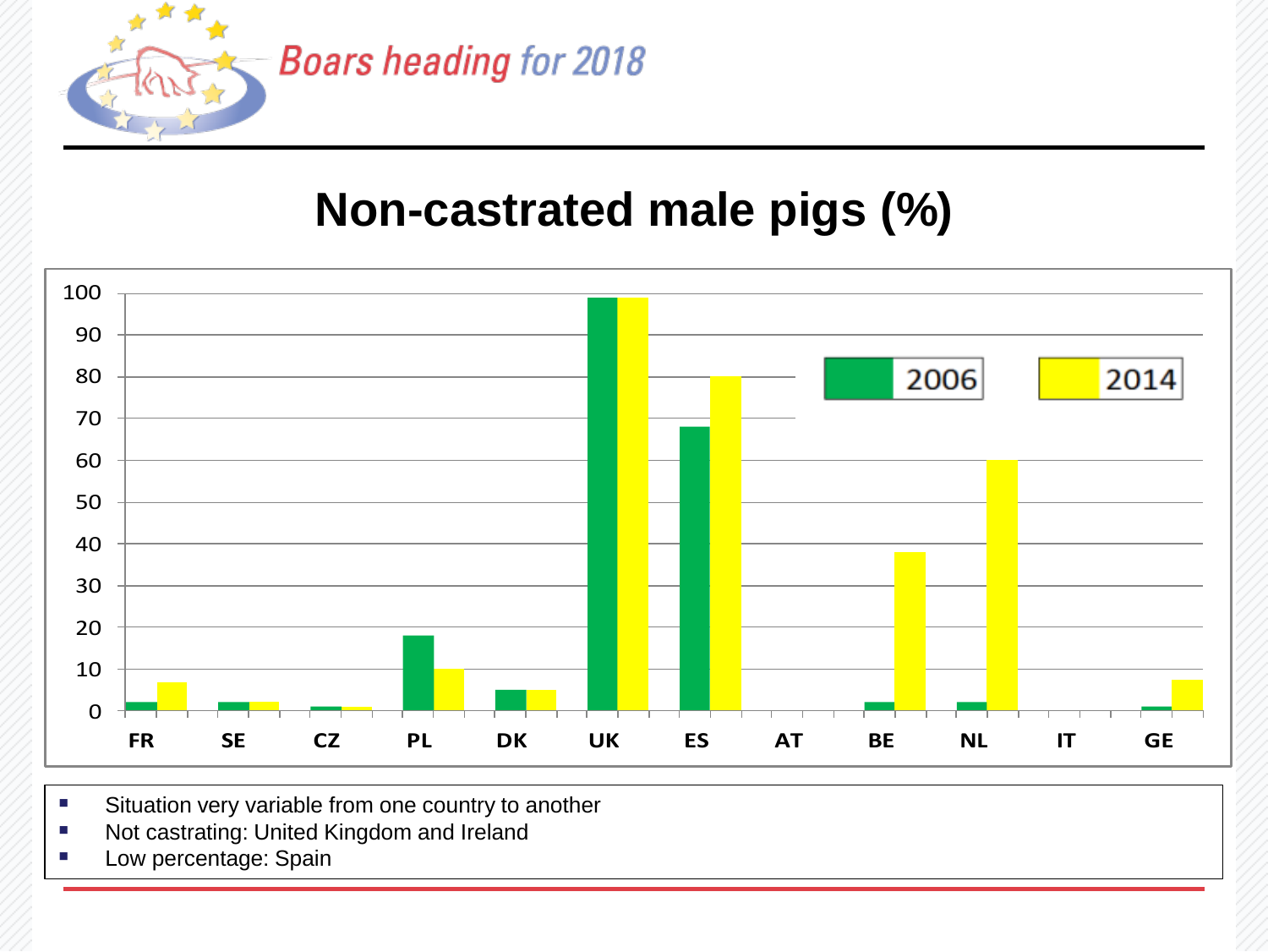

## **Per capita consumption of pork meat: 2007-2014 (kg/year)**



#### Source: AMI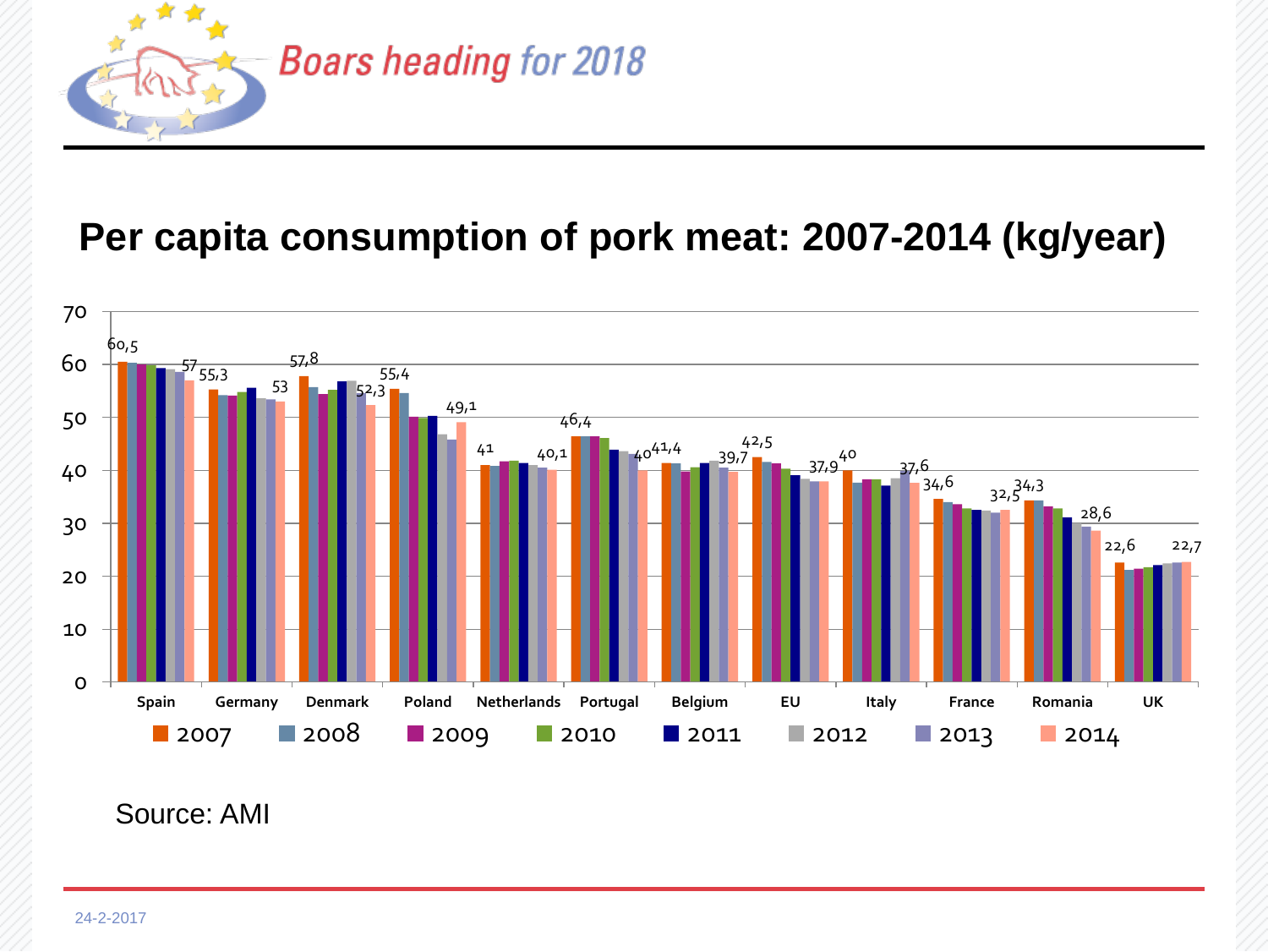

### **Negative experiences with eating pork last 2 months (% of 11.294 consumers, October – November 2013**



### Source: CAMPIG, 2014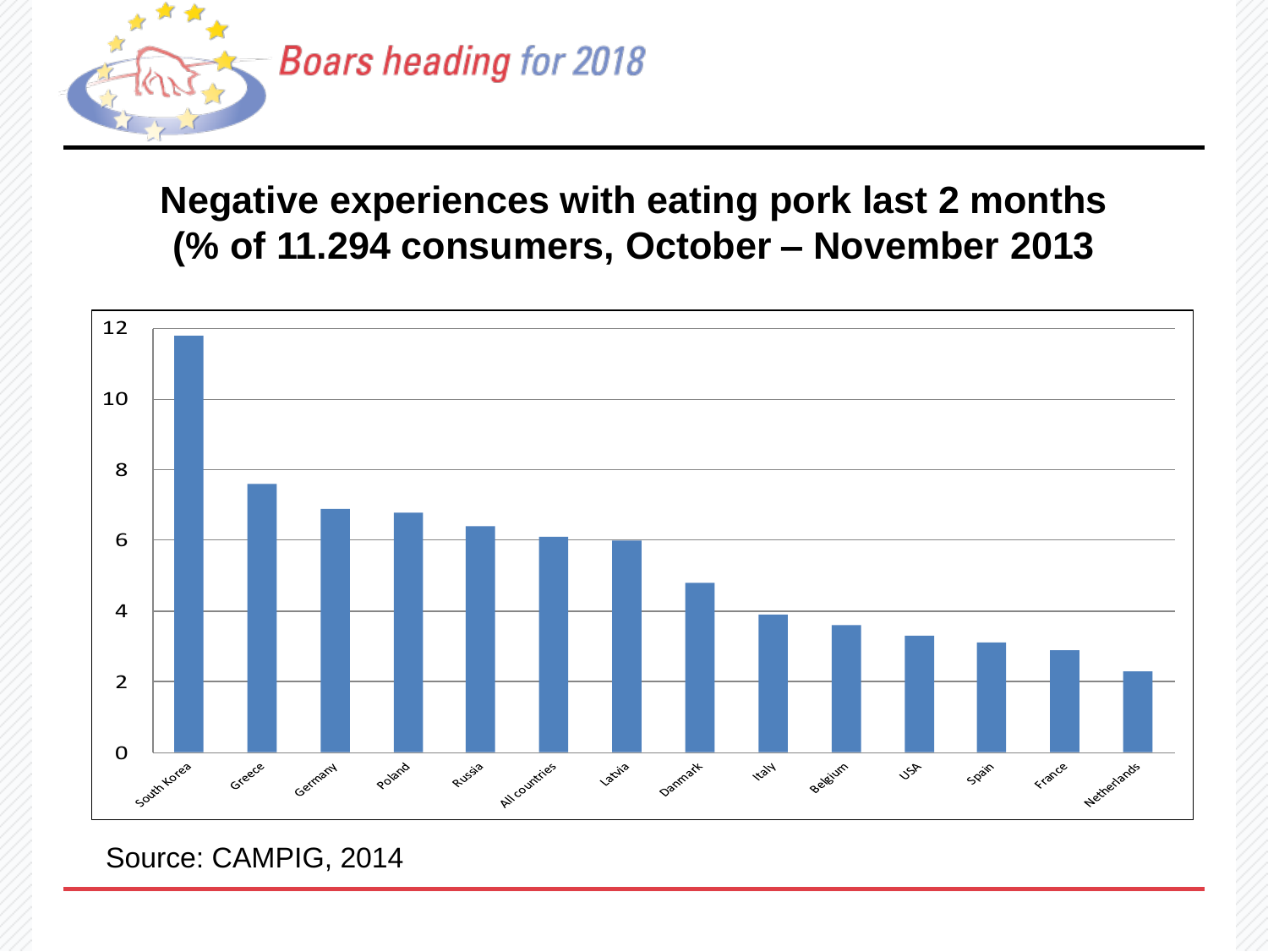

# **Familiarity with terms (%) N=11.294**

Castration of pigs 61.8 Immunocastration of pigs 15.0 Immunovaccination of pigs 29.3 Boar taint 28.5 None of these 28.9

Source: CAMPIG, 2014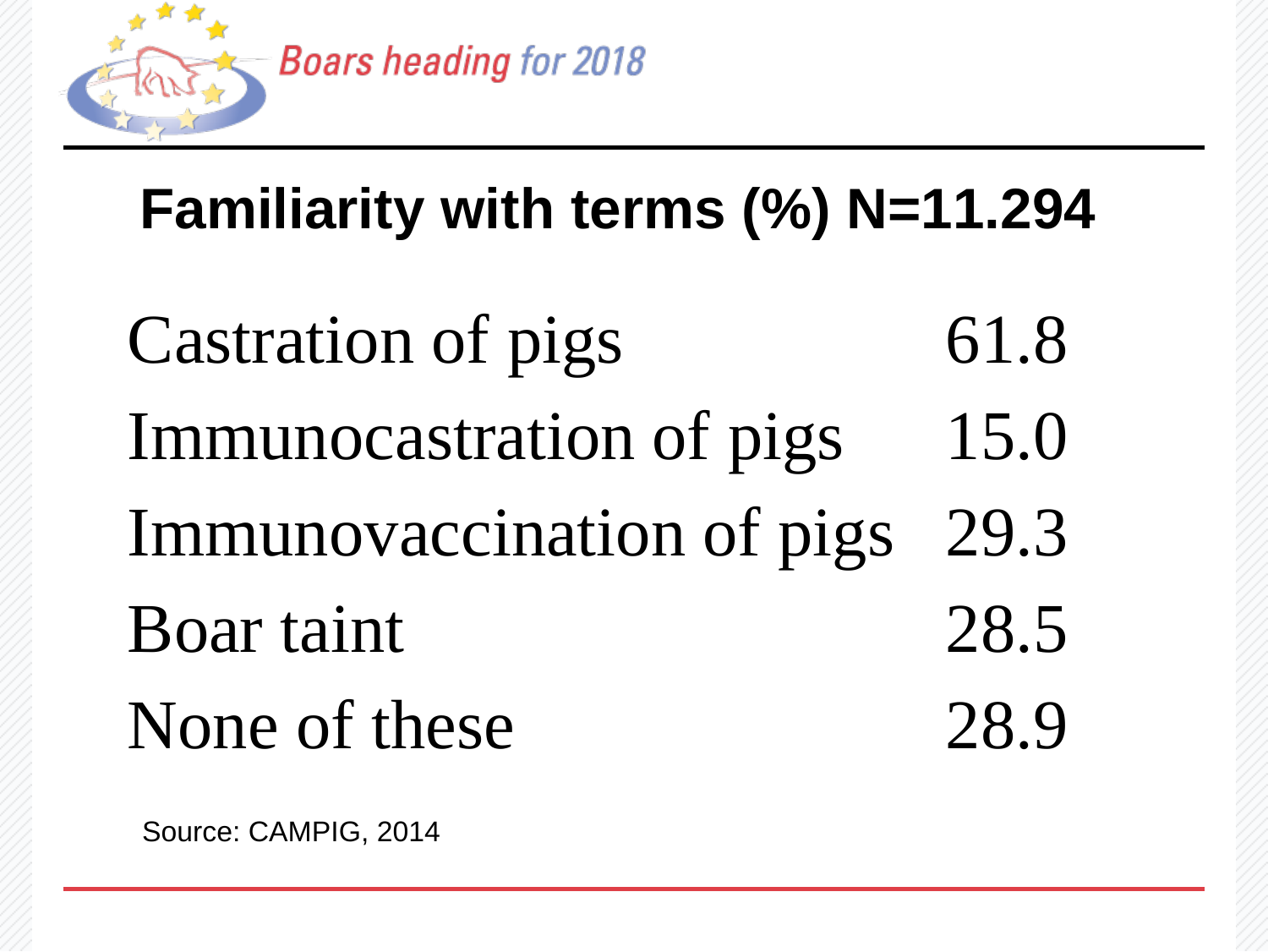

## **Export destination of carcass cuts**

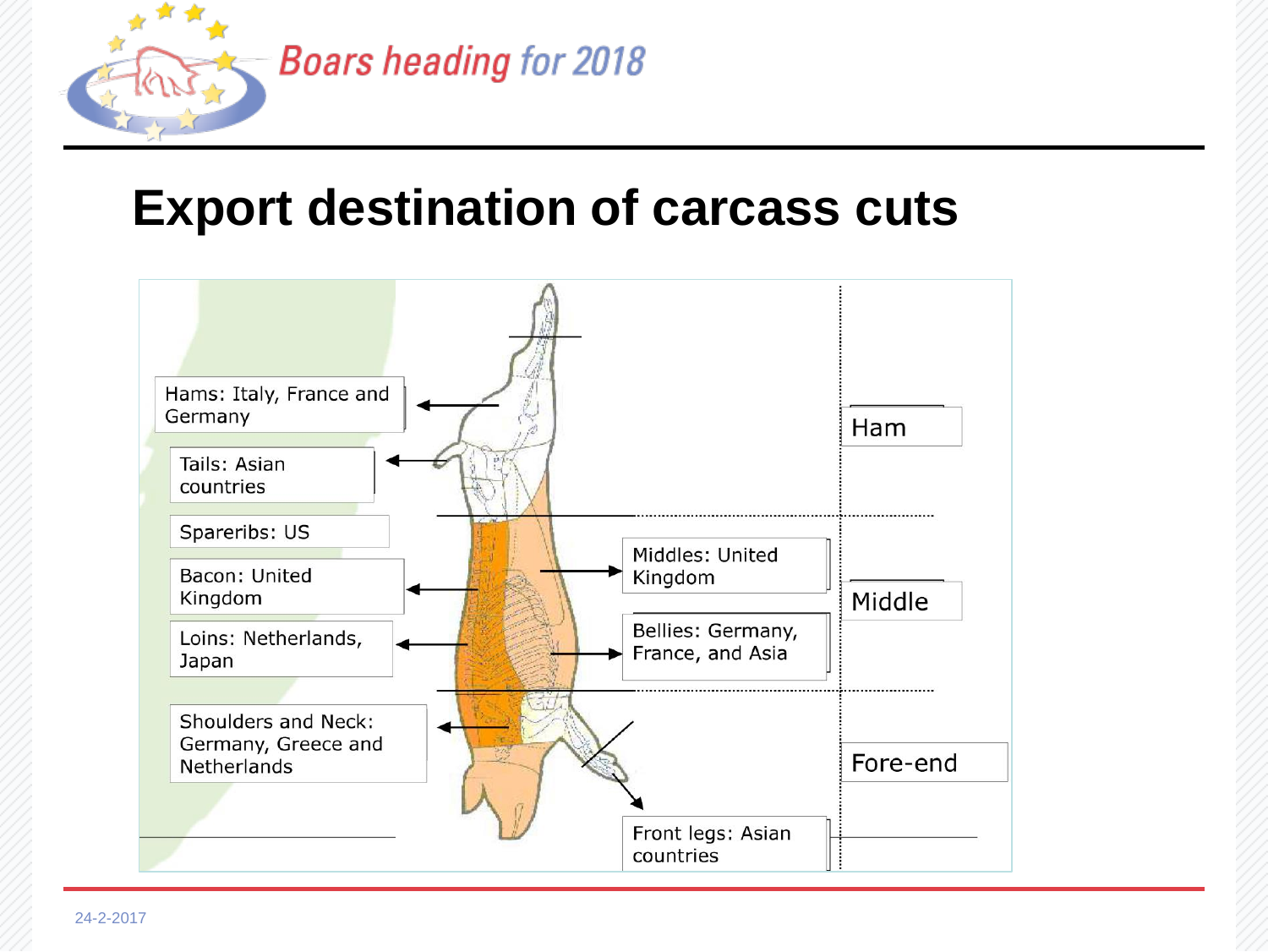

## **Company opinions on (dis)advantages of boars**

- 20% of the boars is too skinny. The belly is more difficult to sell.
- We would prefer slightly more fatty boars. For sales of bacon boars are very suitable
- For marketing bellies the opposite is true, but this also varies with the selection of genetic lines. Previously you just did not get such carcasses.
- Marketing boars to Italy is fine when it comes to cooked hams. Dry hams is difficult
- Odor deviating carcasses are costly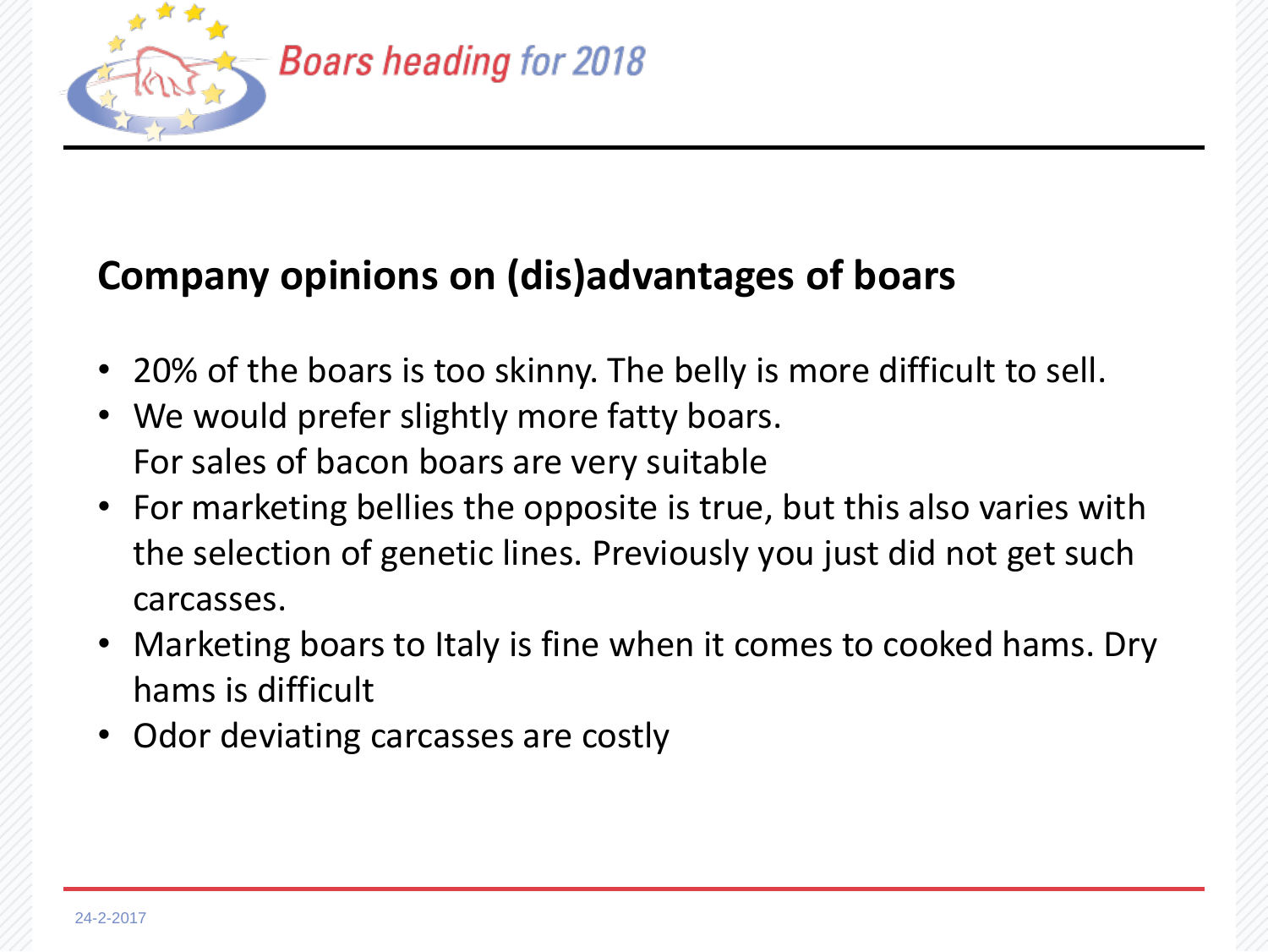

# **Stakeholders in the pork suply chain**

### *The slaughterhouse perspective*

*M*arket segment, carcass cuts, and cutting efficiency , % tainted carcassess

### *Perspective meat processor*

*C*omposition consumer products, for some products boars are fine, and for other products boars not

### *Perspective retailer*

Meat sales, reputation of corporate social responsibility

### *Perspectieve local butcher*

Prefer meat from gilts, over meat from boars and from barrows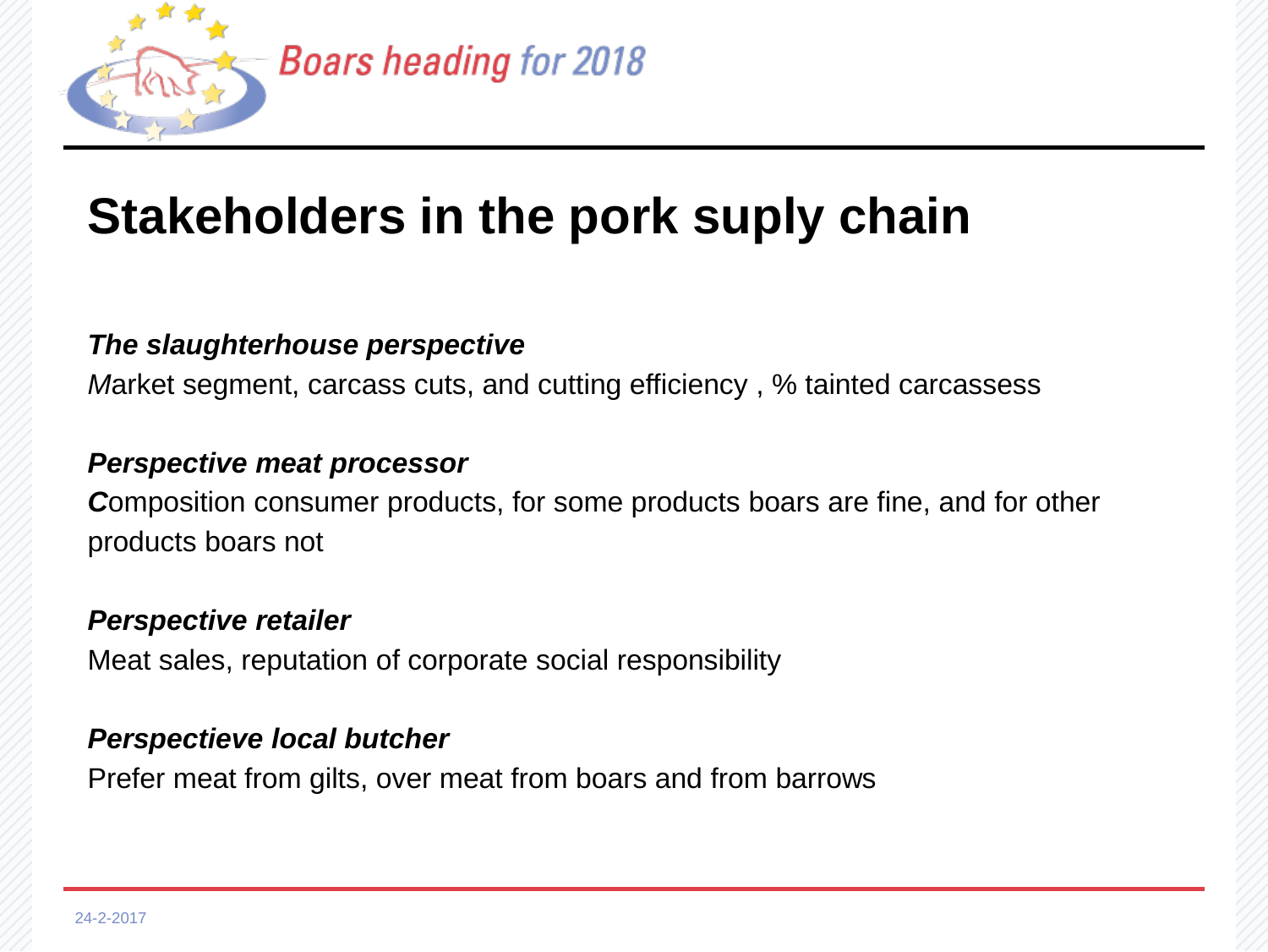

# Why facts and figures

People overestimate and underestimate risks

- difficult to understand probabilities
- biased by media
- influenced by personal experiences

Strong existing views

- are resistant to change
- influences interpretation of information

New evidence

- reliable if consistent with initial view
- unreliable if contrary to existing view
- will not immediately evaporate view on risk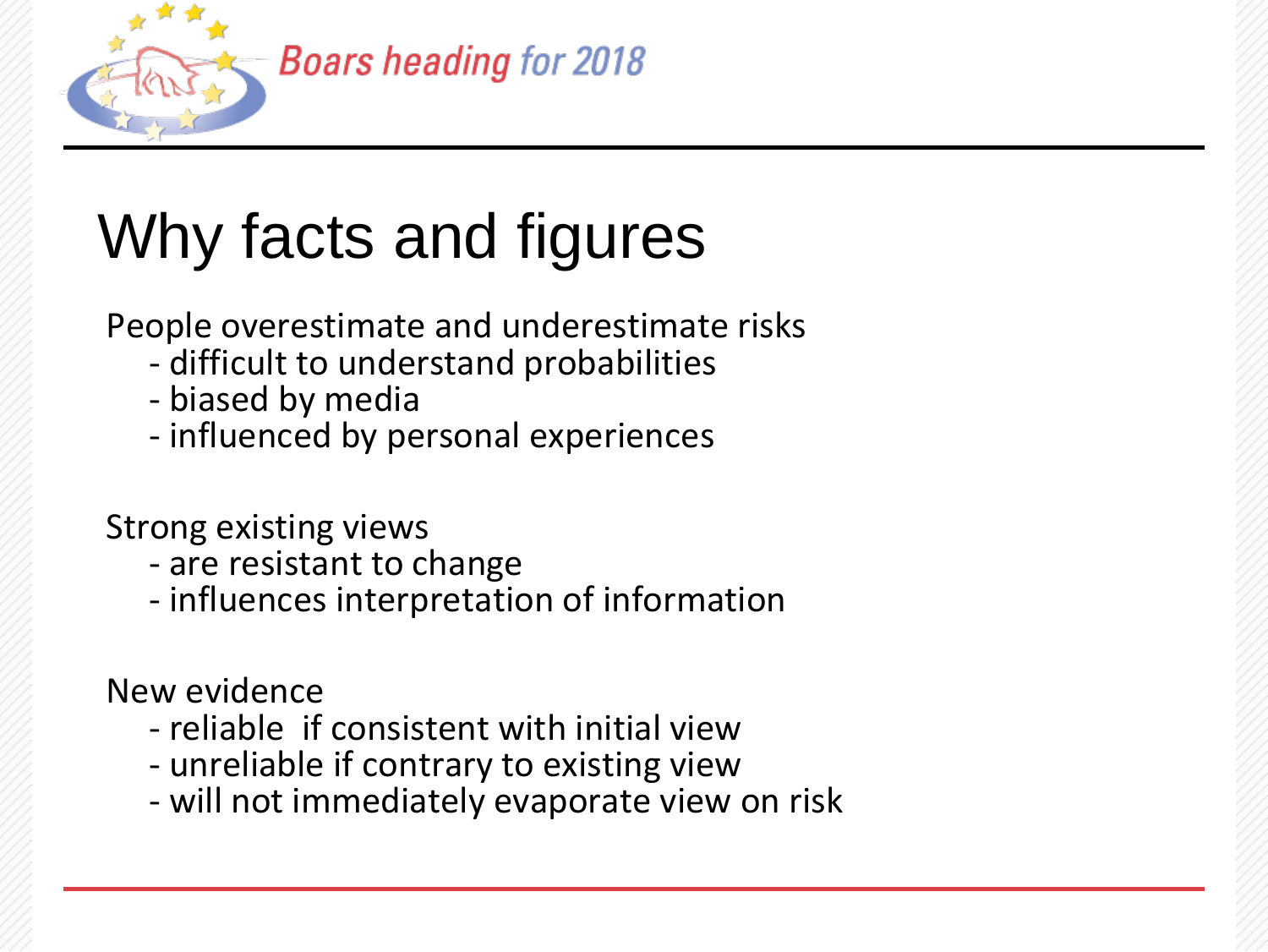

## How to monitor and support progress

*Supply chains – especially in Germany - will shift soon*

- Analysing national statistics
- Developing formats with retailers for store pilots
	- price, promotion, temperature, trend